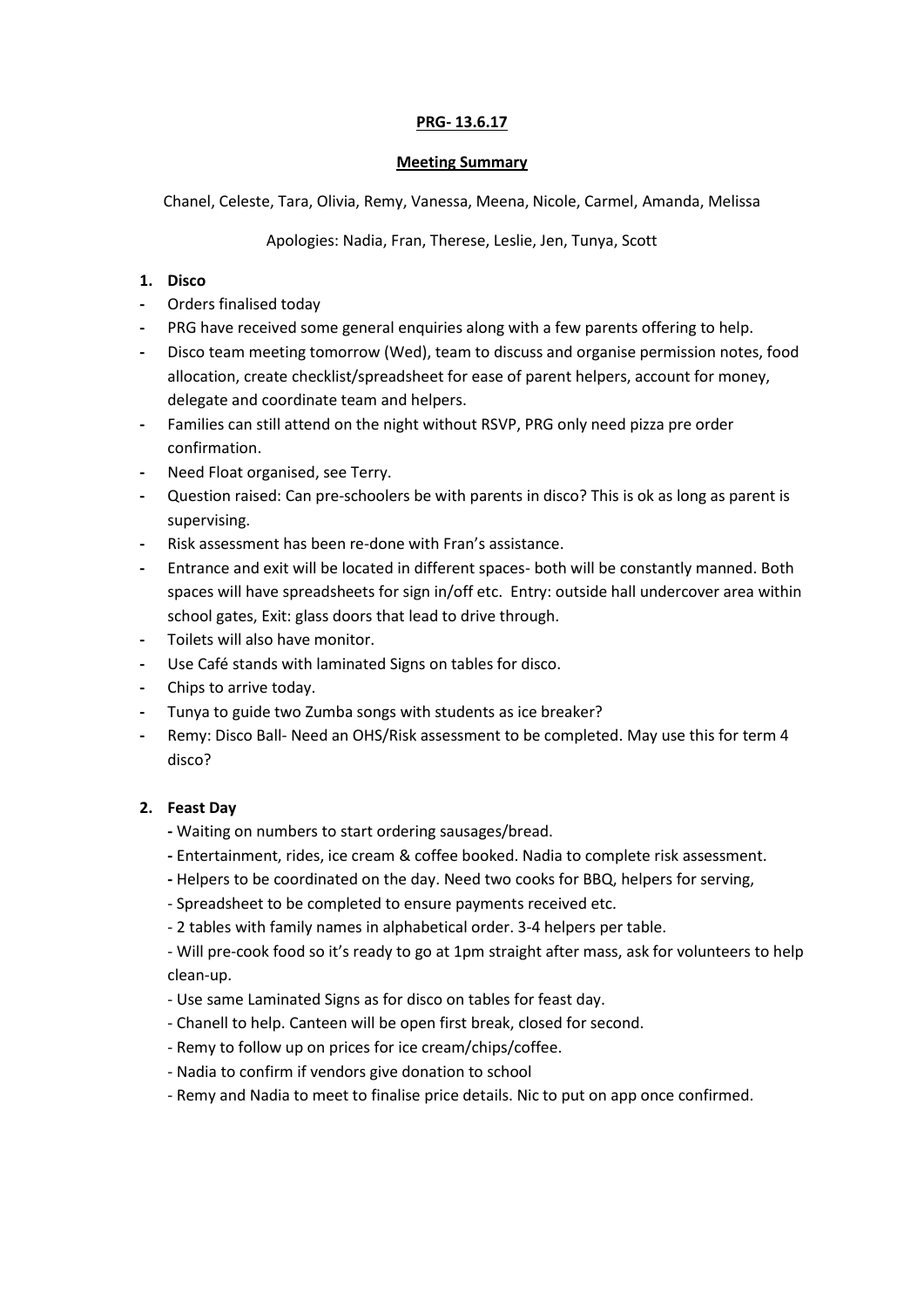# **3. What's working what not?**

- **-** PRG team feels that they are generally working well, it is early days, subgroup management/ reporting needs some fine tuning.
- **-** FB page should be great to access families.
- **-** Tonight's parent meeting will be useful to move passed initial work, to tie all changes together, provide invitations to be involved, outline purpose of PRG.
- **-** Great team, fun, effective,
- **-** Carmel- Structure is quite fluid.
- **-** PRG members known as "Management team". Let community know. Community needs to understand leadership team exists, to be more transparent. Invite others opinions pre/post events. This way the PRG has reasons/evidence/outcomes to discuss with community. No need to invite others to the PRG meetings as this is for the management group (PRG only).
- **-** Need clear template for future events. Nominate head of event, form sub group, give clear guidelines.
- **-** Finance updates need to be transparent and clear to community.
- **-** PRG team will manage finance feedback. Keep all documentation/research/quotes etc. on events.
- **-** Advertised fundraising is not an option, excess money is ok to put back into other events.
- **-** Community involvement is strong focus, not money related. Welcoming families to be engaged as fundraising can scare people off. Focus on engaging others.
- **-** Can we engage out of school hours- movie nights etc. Look at needs of the community, build events around this. Parents /children focused. Do less well rather than having too many events.
- **-** Cathie/terry asked that PRG communicate better to office. Terry/Cathie can re-direct to PRG email if needed.
- **-** PRG to proof read alerts/communication for school app. PRG to email Nic once final. All alerts on APP are to have title and info. This saves Cathie trying to determine intentions.
- **-** Need to confirm a plan for events and communication. Maybe worth having one person as PRG communication contact to oversee all communication.
- **-** PRG need to share the load across school community. Some other schools nominate year groups for helpers. Try to recruit others. Idea: utilise a specific year group for each event, then parents only obliged to help out once a year, happy to also welcome any other helpers. Set structure each year: eg- yr 1 mother's day, yr 2 athletics. Look at where we haven't had helpers this year and focus on these events and allocate year groups. Coordinate discussion with families during class info night in term 1. Put on agenda term 4.
- **-** Do teachers know who parent representative for their grade is for 2017? Nic to email teachers this info again.
- **-** Reassess communication team and how they connect after this formation year. Use this year as test run.
- **-** Parents have PRG email now and know the team is available.
- **-** New Facebook page will be healthier and more productive for school. Parents have a safe platform to talk and comment. Tara to engage with Aspect to ensure inclusivity.

# 4. **Night Meeting Report**

**-** Celeste reporting on CSP- conference, CSO speaker this Thursday.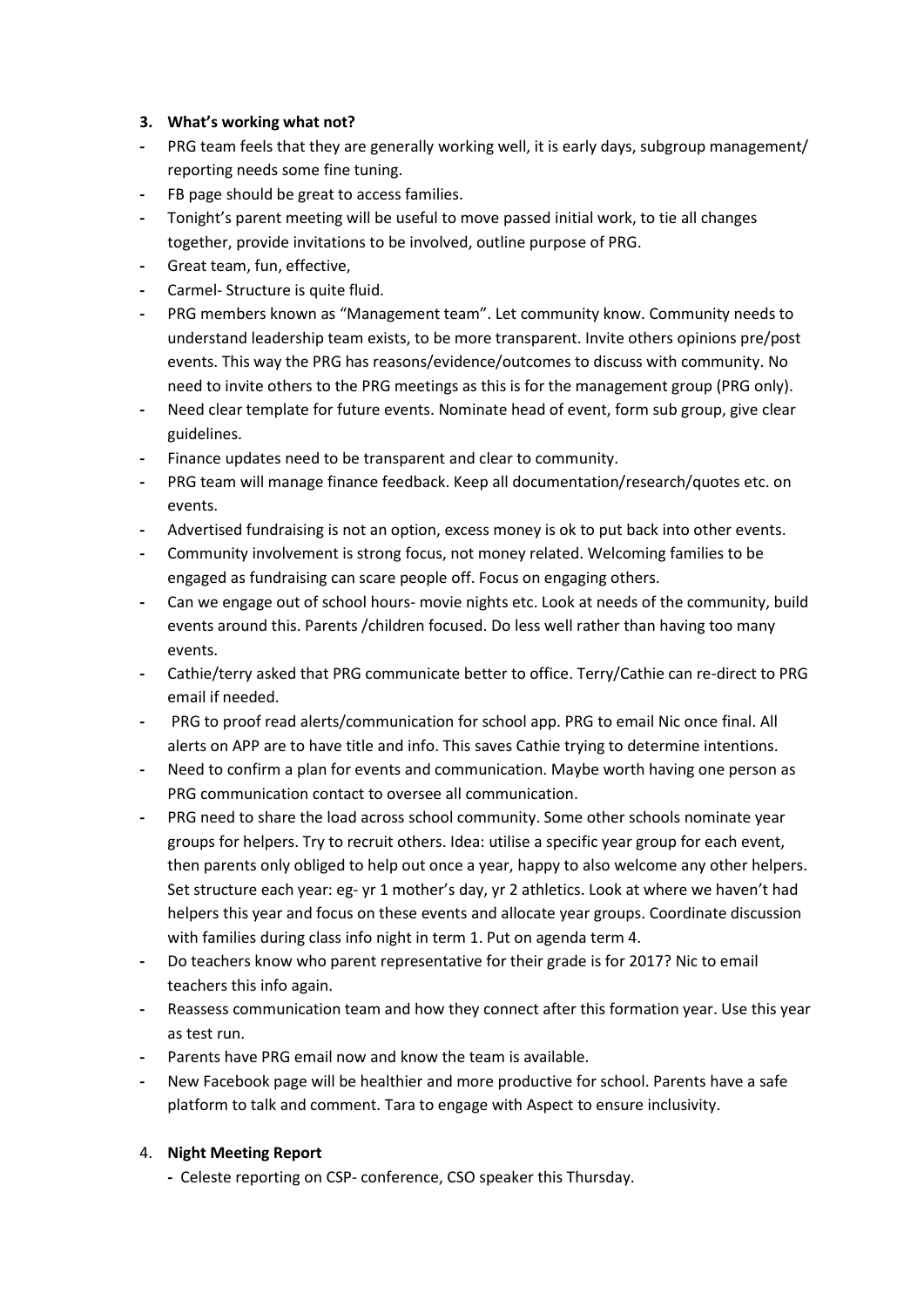**-** Celeste to feed back info to those who cannot attend.

**-** CSP to donate an amount of money toward the conference for each school and each parent body to distribute as they see fit. (Approx. \$500 per school) Most schools will match this funding. Newsletter/Facebook and app will provide link to conference. Conference Fri night is free for all. Celeste has organised parish bus for Friday night.

**-** BBQ on 27th August at Bunnings Umina. Invite people interested in attending conference to help Bunnings BBQ and divide profits for tickets. Any leftover \$ perhaps teachers could attend?

**-** Vanessa to discuss disco

- Remy to discuss feast day

- Jen to discuss Facebook page

- Meena to discuss future events & involvement. Trivia Night 16<sup>th</sup> Sept. Provide sign on sheet with contact details and interest areas.

- Provide Signup sheet/contact details for farm committee interest.

### **5. SJB Family Facebook guidelines**

**-** Initial group guidelines, mission and goals are on page. PRG are in agreement to these.

- PRG member who responds is to let all other members know you have already dealt with the issue.

### **6. Sub group guidelines**

**-** Need new structured guidelines for subgroups.

- Regular meetings for each subgroup, both pre and post event.

- PRG needs to look at term 3 events. Communication team to put call out for subgroup members for all term 3 events.

- Min 2 members of each subgroup must attend organised meetings so that changes are transparent and to safeguard decision making.

- At each initial subgroup event meeting Subgroup members are to determine and create run sheet and how/when to report back to Nicole and PRG.

- Sub groups need to be organised and meet early. Post event information as early as possible on website/app/Facebook pages.

#### **7. New run sheets**

- Create new structure/checklists to ensure best practice for communication/ feedback/ finance etc. Vanessa to email to PRG.

**-** Perhaps share this info via a google docs page?

# 8. **Finance update**

- See PRG finance breakdown in attachment from Nicole.

- Each subgroup to allocate a budget, manage finances for individual events and organise copies of all receipts for own records. Original receipts need to be given to Terry.

# **9. Father's day**

- Father's Day is End of week 7 (Fri 1<sup>st</sup> Sept).
- **-** Families contribute \$5 rather than \$3; still reasonable price.